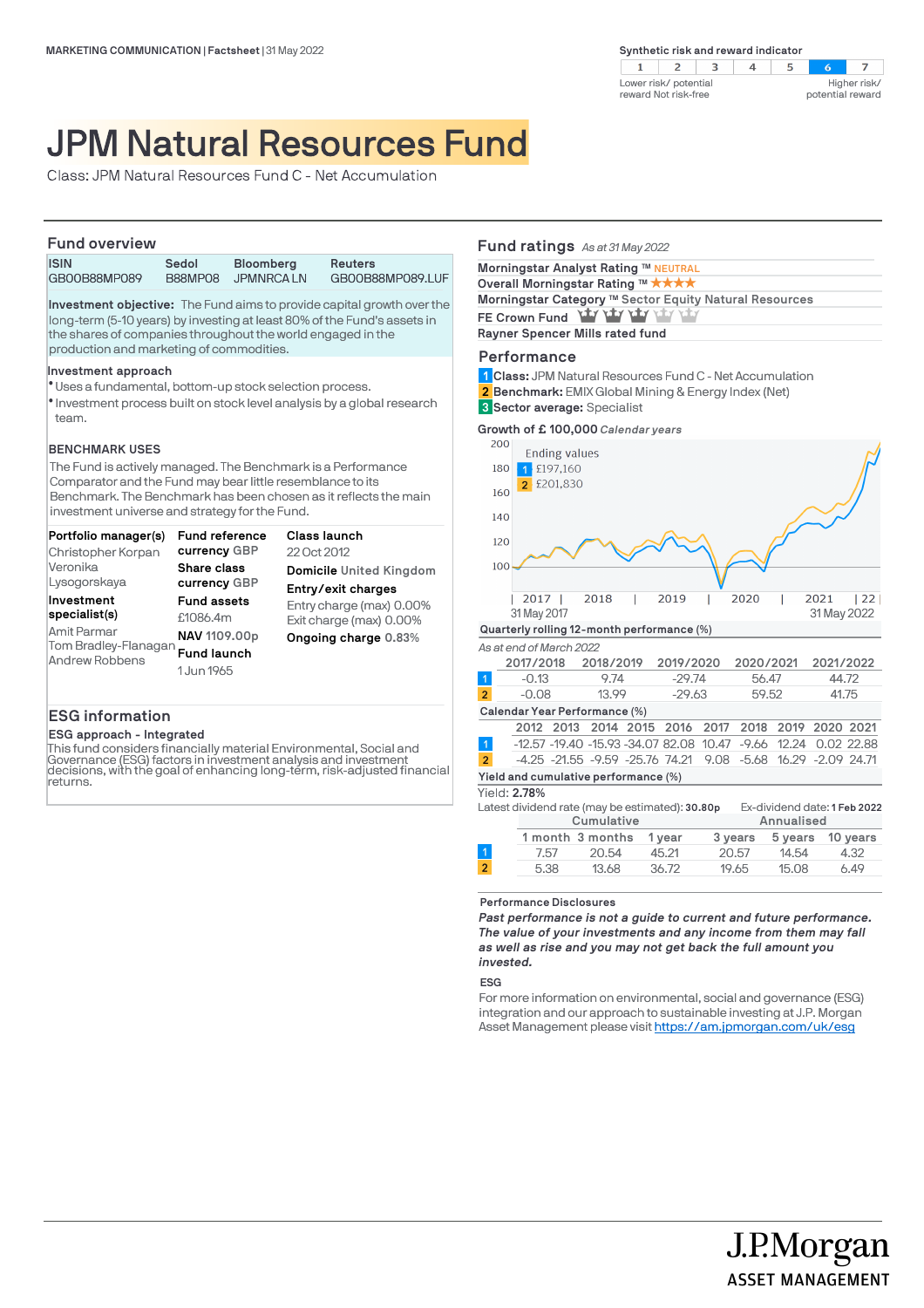# **Portfolio analysis**

| <b>Measurement</b>        | 3 years | 5 years |
|---------------------------|---------|---------|
| Correlation               | 0.97    | 0.97    |
| Alpha (%)                 | 0.77    | $-0.47$ |
| Beta                      | 1.01    | 1.02    |
| Annualised volatility (%) | 23.84   | 20.80   |
| Sharpe ratio              | 0.74    | 0.67    |
| Tracking error (%)        | 5.55    | 4.99    |
| Information ratio         | $-0.07$ | $-0.08$ |

# **Holdings**

| Top 10           | Sector                                | % of assets |
|------------------|---------------------------------------|-------------|
| Shell            | Integrated Oil & Gas                  | 6.0         |
| Chevron          | Integrated Oil & Gas                  | 5.1         |
| Rio Tinto        | Diversified Mining                    | 4.9         |
| Freeport-McMoRan | <b>Base Metals</b>                    | 4.9         |
| TotalEnergies    | Integrated Oil & Gas                  | 4.6         |
| Exxon Mobil      | Integrated Oil & Gas                  | 4.1         |
| <b>BHP</b>       | Diversified Mining                    | 4.0         |
| Newmont          | Gold & Precious<br>Metals             | 3.8         |
| Cenovus Energy   | Integrated Oil & Gas                  | 3.5         |
| Hess             | Oil & Gas Exploration<br>& Production | 3.4         |

**Market cap (%) (USD)**



| Regions (%)                |      | Compared to benchmark |
|----------------------------|------|-----------------------|
| North America              | 59.8 | $+7.9$                |
| United Kingdom             | 13.0 | $+2.6$                |
| Europe & Middle East ex UK | 12.7 | $+2.6$                |
| Pacific ex-Japan           | 9.4  | $-3.9$                |
| <b>Emerging Markets</b>    | 27   | $-10.6$               |
| Japan                      | 0.0  | $-1.0$                |
| Cash                       | 2.4  | $+2.4$                |

| Sectors (%)                           |      | Compared to benchmark |
|---------------------------------------|------|-----------------------|
| Integrated Oil & Gas                  | 26.2 | $-0.8$                |
| Oil & Gas Exploration &<br>Production | 22.5 | $+7.4$                |
| <b>Diversified Mining</b>             | 17.8 | $-4.7$                |
| Gold & Precious Metals                | 10.6 | $-2.1$                |
| <b>Base Metals</b>                    | 10.2 | $+2.9$                |
| Oil & Gas Storage &<br>Transportation | 5.2  | $-0.9$                |
| Oil & Gas Refining & Marketing        | 2.8  | $-4.1$                |
| Diamonds & Other                      | 2.3  | $+1.2$                |
| Coal & Consumable Fuels               | 0.0  | $-1.3$                |
| Cash                                  | 2.4  | $+2.4$                |